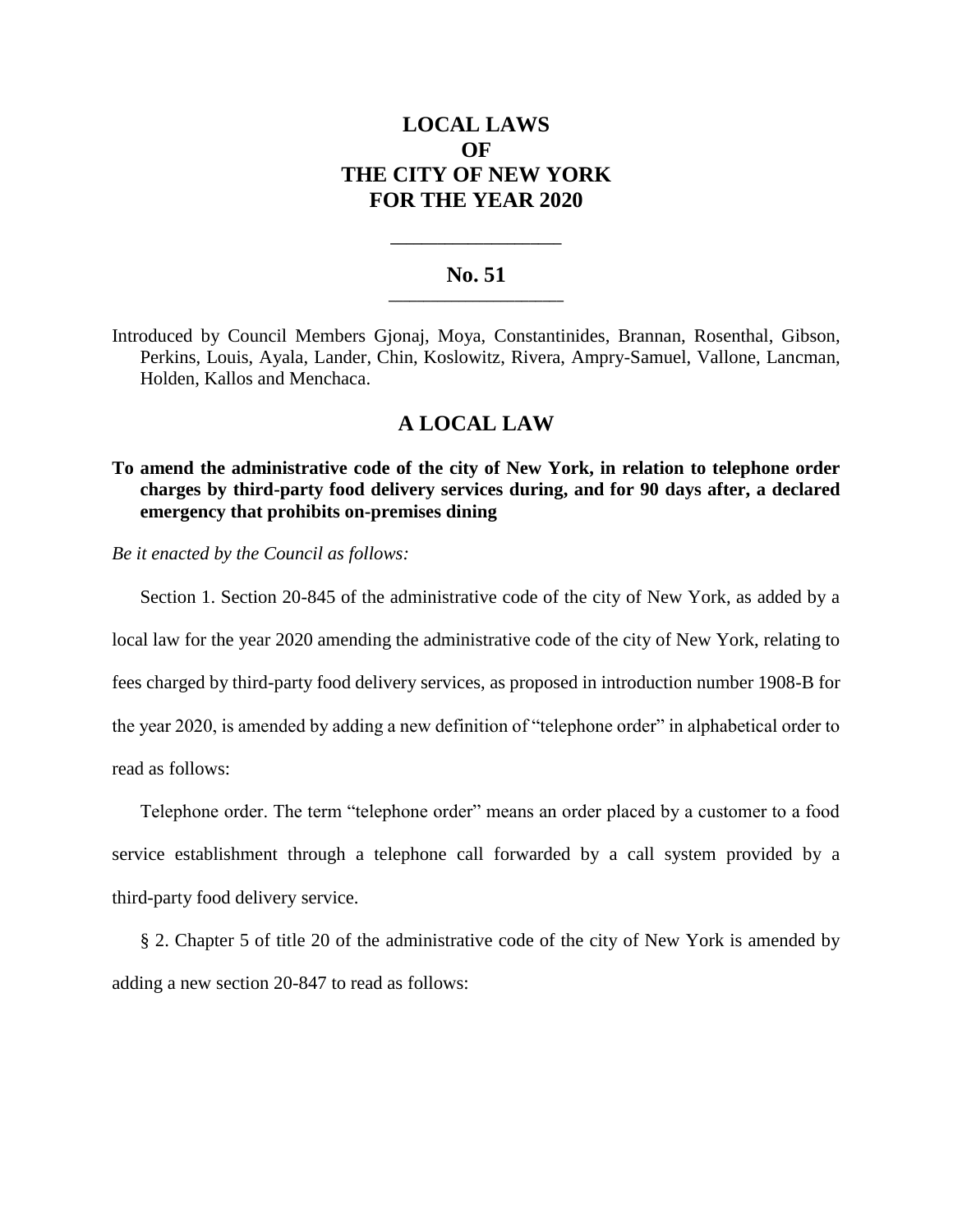*§ 20-847 Telephone orders. a. No third-party food delivery service may charge any fee from a food service establishment for a telephone order if a telephone call between such establishment and a customer does not result in an actual transaction during such telephone call.*

*b. The requirements of this section apply only during a declared emergency and for a period of 90 days after the end of a declared emergency.* 

§ 3. Subdivision a of section 20-848 of the administrative code of the city of New York, as added by a local law for the year 2020 amending the administrative code of the city of New York, relating to fees charged by third-party food delivery services, as proposed in introduction number 1908-B for the year 2020, is amended to read as follows:

a. Any person that violates any provision of [this subchapter] *section 20-846* or any rule promulgated pursuant [to this subchapter] *thereto* shall be subject to a civil penalty that shall not exceed \$1,000 per violation. *Any person that violates any provision of section 20-847 or any rule promulgated pursuant thereto shall be subject to a civil penalty that shall not exceed \$500 per violation.* Violations under this subchapter shall accrue on a daily basis for each day and for each food service establishment charged a fee in violation of this subchapter or any rule promulgated pursuant to this subchapter. A proceeding to recover any civil penalty authorized pursuant to this subchapter may be brought in any tribunal established within the office of administrative trials and hearings or within any agency of the city designated to conduct such proceedings.

§ 4. This local law takes effect on the same date that a local law for the year 2020 amending the administrative code of the city of New York, relating to fees charged by third-party food delivery services, as proposed in introduction number 1908-B for the year 2020, takes effect.